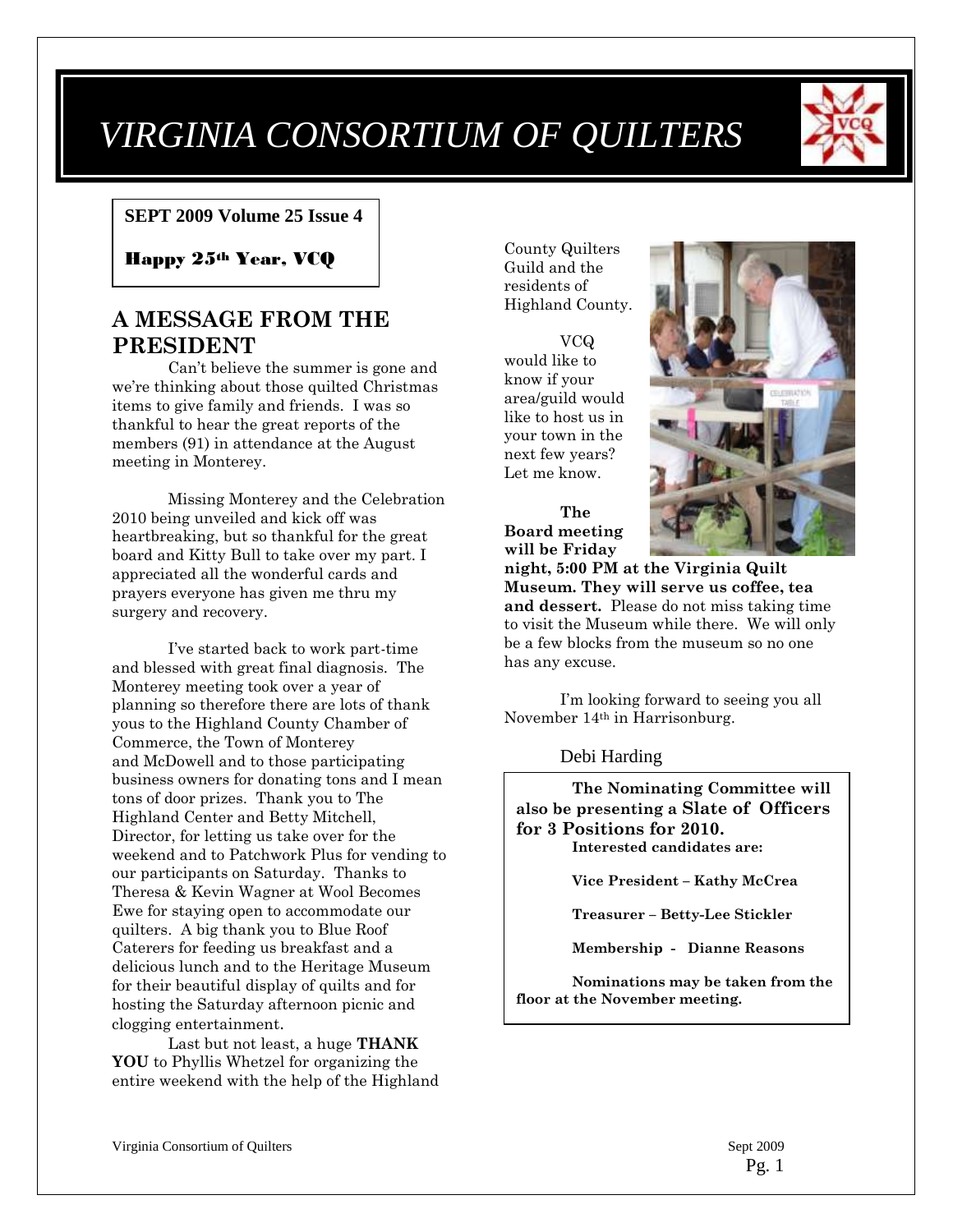#### **Meet Your Board Members**:

*President* **Debi Harding** 757-615-7758 [debi\\_harding@wellsfargois.com](mailto:debi_harding@wellsfargois.com) *Past President* **Marty** *Moon 540-825-4740* [etwmwm@aol.com](mailto:etwmwm@aol.com) *Vice President* **Kitty Bull** 804-748-8504 [krabul@comcast.net](mailto:krabul@comcast.net) *Secretary* **Susan Price** 703-569-7421 [sueprice@cox.net](mailto:sueprice@cox.net) *Treasurer* **Elaine Myers** 540-626-6767 [quirkyquilter@pemtel.net](mailto:quirkyquilter@pemtel.net) *Membership* **Dianne Reasons** 540-942-5948 [dreasons@ntelos.net](mailto:dreasons@ntelos.net) *Historian* **Joan McGowan** 703-323-6048 [joquilter@aol.com](mailto:joquilter@aol.com) *Programs* **Isobel Meekins** 757-874-4750 [ikmeekins@verizon.net](mailto:ikmeekins@verizon.net) *Facilities* **Karin McElvin** 757-227-6103 [karin@jrps.com](mailto:karin@jrps.com) *Newsletter* **Kitty Bull** [krabul@comcast.net](mailto:krabul@comcast.net) *Print Publicity* **Michaele Walsh** [kwiltnannie@yahoo.com](mailto:kwiltnannie@yahoo.com) *Webmistress* **Mary Grogan** [webmistress@vcq.org](mailto:webmistress@vcq.org)

\*\*\*\*\*\*\*\*\*\*\*\*

**Upcoming Events and Happenings Mark Your Calendars!!!!!**

**If you know of an event or Your Quilt Guild is having a show, let our VCQ webmistress, webmistress @vcq.org know so it can be posted on the VCQ website, [www.vcq.org.](http://www.vcq.org/)**

**Now – December 19, 2009 Material Images: Quilts from the Fringe of Tradition**. Guest Curator: Linda Fiedler. Virginia Quilt Museum, Harrisonburg, VA.

*Celebration* **Marcia Wright** 540-427-9312 [marciaandbob@cox.net](mailto:marciaandbob@cox.net) **Kate Holdgreve** 540-890-2027 [kdholdgreve@gmail.com](mailto:kdholdgreve@gmail.com)

#### **Area Representativies**

*Northern VA* **Joan McGowan** 703-323-6048 [joquilter@aol.com](mailto:joquilter@aol.com) *Shenandoah Valley* **Norma Harris** 540-942-1696 [samandnorma@ntelos.net](mailto:samandnorma@ntelos.net) *Roanoke* **Margaret Herndon** 540-721-5135 [mlimeyh@gmail.com](mailto:mlimeyh@gmail.com) *Charlottesville-Lynchburg.* **Charlotte Veregge** 540-672-0719 [kwltnanny@aol.com](mailto:kwltnanny@aol.com) *Richmond* **Karen Dumont** 804-233-7750 *[kmdumont@comcast.net](mailto:kmdumont@comcast.net) Fredericksburg* **Marty Moon** 540-825-4740 *[etwmwm@aol.com](mailto:etwmwm@aol.com) Southwest* **Patti Marshal**l 276-638-3189 [pattyannthequilter@yahoo.com](mailto:pattyannthequilter@yahoo.com) *Tidewater –Peninsula* **Bonnie Timm** 757-483-4909 [botqg@verizon.net](mailto:botqg@verizon.net) *Tidewater –Southside* **Debi Harding** 757-615-7758 [debi\\_harding@wellsfargois.com](mailto:debi.harding@wachovia.com)

**\*\*\*\*\*\*\*\*\*\*\*\***

# **October 3rd and 4th 2009** Madison County Quilters' Guild Show

Madison County HS [www.madisonquilters.org](http://www.madisonquilters.org/)

#### **April 22-25 2010**

**Celebration 2010**. Quilts Ahoy. Smith Mountain Lake, Virginia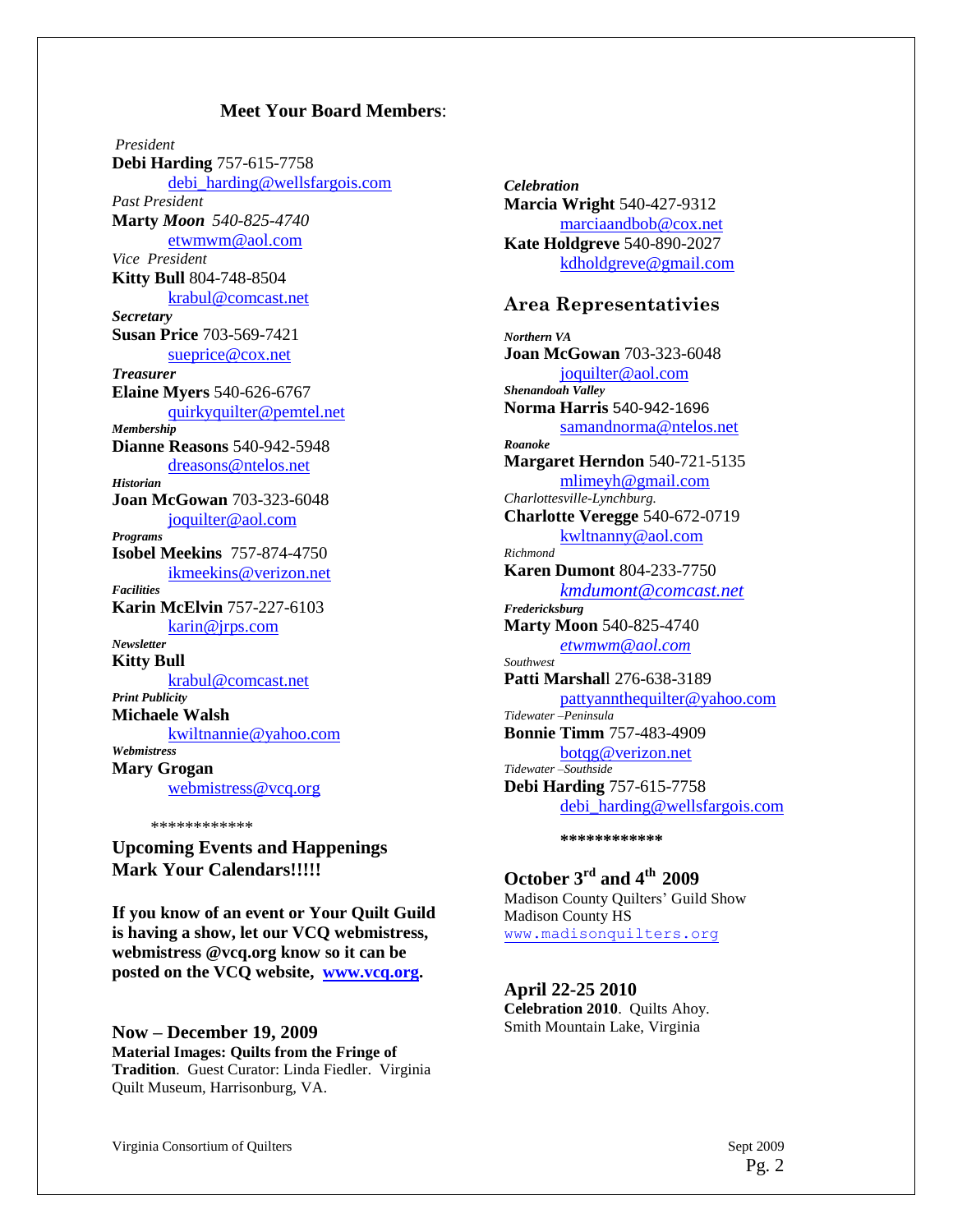#### **Special Weekend Hours at the Virginia Quilt Museum.**

**Friday:** 10 am to 8pm VCQ Board Meeting 5pm-8pm 20% discount to VCQ attendees on all VQM inventory in museum gift shop.

**Saturday hours**: 10am to 6pm

Need more information? Visit online at [www.vaquiltmuseum.org](http://www.vaquiltmuseum.org/)

# **Newsletter Deadlines**

The following are the deadlines for submissions to the newsletter. Material can be sent electronically (preferred) to krabul@comcast.net OR mailed to: Kitty Bull 8901 Sawdust Trail Chesterfield, VA 23838-5277:

**Jan 16, 2010** for Fredericksburg Meeting **June 21, 2010** for Newport News Meeting



**Focused Stitching**

# **Proposed Sites for Future VCQ Meetings**

| 13 Mar 10 | Fredericksburg                           |
|-----------|------------------------------------------|
|           | 22-25 Apr 10 Celebration, Smith Mt. Lake |
| 14 Aug 10 | <b>Newport News</b>                      |
| 13 Nov 10 | Martinsville                             |
| 12 Mar 11 | Gloucester                               |
| 14 May 11 | Shenandoah Springs                       |
| 13 Aug 11 | Wytheville                               |
| 12 Nov 11 | Richmond area                            |

# **ADVERTISING**

**For Sale: Electric Quilt 6.** The price is \$80 firm. Was purchased for \$150. Works with the latest Windows program.Includes book and CD. Please contact Michaele Walsh at (804)756-7593. **\*\*\*\*\***

Every fall, area quilt shop Quilting Adventures gathers new, unopened packages of underwear to donate to the YWCA Women and Children's Shelter. The 2009 Panty Raid is Saturday & Sunday, Nov 7-8th. The shop will take only new, unopened packages (no singles) of women's and children's underwear in all sizes. In exchange, each package earns the customer a fat quarter (approximately 18 x 22 inches) of cotton quilt-weight fabric plus an entry to win a gift basket valued at over \$50. More Info on Panty Raid at [www.quiltingadventures.com.](http://www.quiltingadventures.com/) \*\*\*\*\*

Les Fabriques of Charlottesville VA is sponsoring a bus trip to the Sewing and Quilting Expo in Chantilly VA, Thurs October 1, 2009. Cost is \$40.00 per person. Call for available spots on the bus.

# **Advertising Rates for Newsletter & Roster**

|                                               | Newsletter | Roster  |  |
|-----------------------------------------------|------------|---------|--|
| <b>Business Card</b>                          | \$10.00    | \$20.00 |  |
| $\frac{1}{4}$ Page                            | 15.00      | 30.00   |  |
| $\frac{1}{2}$ Page                            | 30.00      | 60.00   |  |
| Full Page                                     | 50.00      | 100.00  |  |
| <b>Inside Back Page</b>                       |            | 125.00  |  |
| Classified Ad (50 word max - Newsletter only) |            |         |  |
| \$5.00 - available ONLY to VCQ Members        |            |         |  |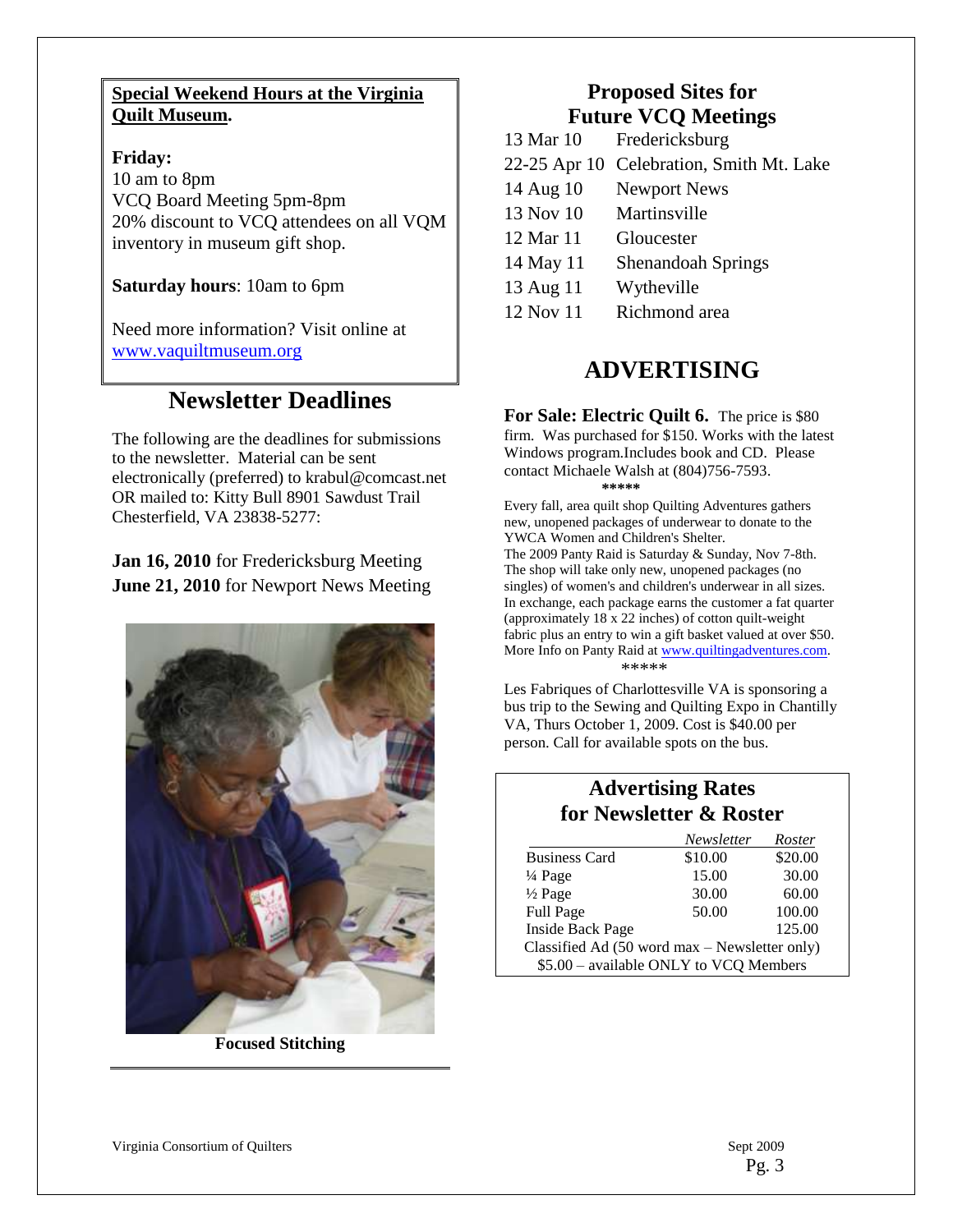#### **VCQ Quarterly Meeting in Monterey, VA - August 8, 2009**

The meeting was called to order at 12:55 PM by Kitty Bull, VP, who began with thank-yous to the caterer for the delicious lunch, and to Phyllis Whetzel for coordinating events in Monterey, including quilt displays, donations from merchants, publicity, and the overall welcome we received. Faye Hannah gave an update on our president Debi Harding, who had recent surgery for breast cancer, is out of the hospital and doing well. Keep her in your thoughts and prayers and keep sending cards; she loves to read them over and over. If sending email, use her home address: [dharding13@cox.net.](mailto:dharding13@cox.net) 

Phyllis Whetzel had several announcements. She thanked the lunch helpers, United Country Realtors for providing the goodie bags, and The Recorder newspaper for their article. The local quilt guild helped organize the weekend events. In the goodie bags is a brochure listing businesses with quilts on display; Wool Becomes Ewe will have a drawing for a gift basket worth \$50 and there is also a discount coupon in your bag. The McDowell museum has quilts on display and a cookout today at 4 PM; they will also be open Sunday. There is a silent auction upstairs (in the Highland Center) to benefit the craft shop in town.

Announcements from other members followed. Blocks for the Virginia Memorial Quilt Project are here to be joined into tops if anyone is coming back for Come Quilt With Me this evening. These quilts are given to the families of soldiers who died in Iraq and Afghanistan. Cathy Tyler was wished a happy birthday by Beth Hayes, and welcomed to the "60" club. The Old Church Quilters Guild Show will be held in Floyd this fall; Elaine Myers has registration forms for anyone interested. There will be a Madison Quilt Guild show in October. Sherry Whitford shared the sad news that Mary Crull, a founding VCQ member, and Sandy Olds, also a member, both passed away recently. Both were members of the Colonial Piecemakers Guild.

Moving on to reports, it was moved and seconded that the minutes of the May meeting be accepted as printed in the newsletter. Elaine Myers shared the treasurer's report. There were no questions or comments. It was moved and seconded to file the report for audit. Isobel Meekins reported on Programs. The November meeting will be held in Harrisonburg and samples of the class offerings were shown. Classes will be 3 hours in the morning and the afternoon will be a lecture by the acting director of the museum. The current display will still be in place and features quilters of southwest Virginia, including members Elaine Myers and Paula Golden. The attendance today is 91.

The hotel facility in Harrisonburg will be the Comfort Inn on the town square. Rates are \$75 for 1-2 people, with an additional \$10 fee for additional people. Continental breakfast is included. VCQ brochures are available for area reps and quilt shops; take some with you if needed. The website is undergoing redesign, and will be changing in the next 6 weeks. If you need to publicize VCQ, use only the main URL [\(www.vcq.org\)](http://www.vcq.org/) as other pages' addresses will be changing. There is also a Facebook VCQ group; you must first create an account, and then search for the group to join. September 12 is the deadline for the next newsletter; send your information to Kitty Bull by that date. We are in need of volunteers for a documentation committee; please let Kitty know if you are interested.

The Celebration committee provided an update on their activities. There were 72 registrations today for Celebration, so half the spots are already taken! Committee members were introduced and their responsibilities noted. The committee would like to use email as much as possible. Janie Lawless is managing the database; please use the email address in the brochure, not the directory, when sending your class choices. Make sure you get a reply from Janie that your choices were received. For the block lotto kits, the background fabric is provided. You provide blue batiks reminiscent of water. You will get 2 blocks from 1 kit, or 5 blocks from 2 kits if you cut carefully. For the Chatelaine contest, do an internet search for ideas. Silent auction items can be brought to upcoming meetings; remember to contribute good quality items, not yard sale type. If you can pick up brochures for friends, that will save on postage. It will be on the website later today. There is space for a total of 145 quilters.

We have 308 members. Dianne reminds members if you are renewing, send a SASE for your membership card. If you are a new member joining, no envelope is needed as Dianne has a larger packet to send you. Be sure to join or renew to keep your Celebration cost down. You can also pay up to 5 years dues at one time; if dues go up, you will not pay anything additional.

Old business includes the Minds Wide Open Challenge which is due in November. Information was in the last newsletter. There are 2 venues lined up for display; we are hoping for 30-40 entries. The nominating committee is working on a slate for treasurer and vice president to take office beginning in January. Please let any area reps know if you would like to volunteer. The Newsletter Editor position is also open; Kitty is filling in until the position is filled.

New business includes celebration of the VCQ 25<sup>th</sup> Anniversary in November. If anyone would like to take on organizing an event or keepsake item, please let a board member know.

The meeting was adjourned at 1:45 PM with a reminder to return at 3:30 for show and tell and door prizes.

Respectfully submitted, Susan Price, Secretary

Virginia Consortium of Quilters Sept 2009

Pg. 4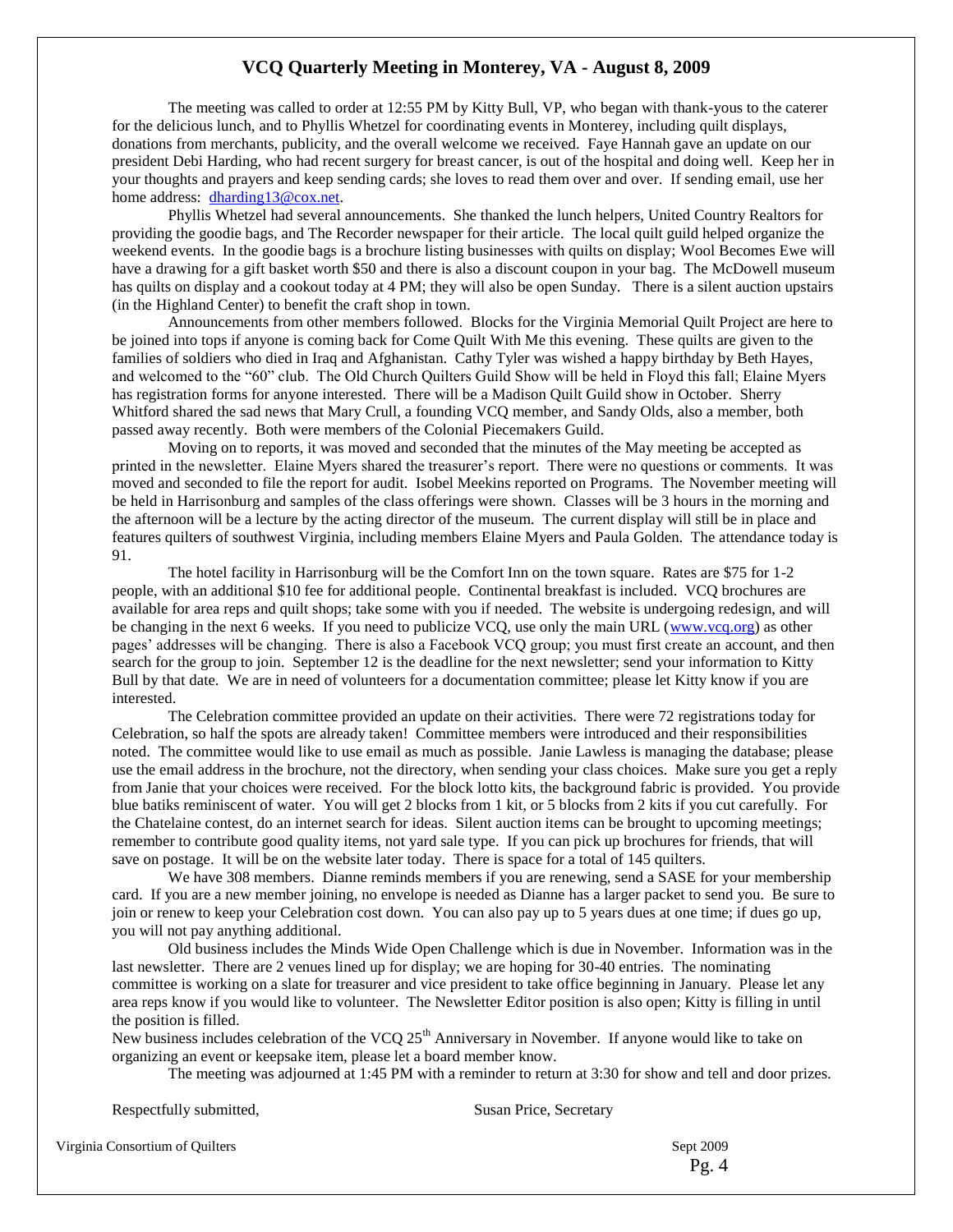Minds Wide Open, Celebrate the Arts in Virginia is the overarching brand that will promote the arts in the Commonwealth of Virginia. The 2010 events will feature Women in the Arts during the time period of March through June encompassing many special days, weeks that honor women. This effort is being spearheaded by the Virginia Commission for the Arts and the Virginians for the Arts.

VCQ is sponsoring a quilt challenge around the theme of "From the Muse, featuring Women in the Arts" because who better than quilters, most of whom are women, to participate in honoring Women in the Arts. So, Ladies and Gentleman, let's strut our stuff!!

 The entries for this challenge are due on **November 14, 2009**. This will be a judged challenge with two categories. An individual may enter a quilt in either or both categories: 1. Quilts no larger than 80" around the perimeter (ex.:  $20$ " x  $20$ " x  $20$ " x  $20$ " or 80" round, etc.) or 2. 8  $\frac{1}{2}$ " x 11" Journal Page. All entries must have BLUE as an obvious color in the makeup and the quilt must be based on one of the nine muses:

- 1. Epic or Heroic Poetry 4. Music or Lyric Poetry 7. Choral song and Dance 2. History 5. Tragedy 8. Comedy and Bucolic Poetry 3. Love or Erotic Poetry 6. Hymns or Sacred song 9. Astronomy.
	-
	-

Please feel free to do more research on the Muses before beginning your quilt. This list was taken from Wikipedia, but there is more out there to enrich your intellect before interpreting one of the Muses in a quilt or journal page.

 Karin McElvein and Marty Moon are co-chairing this challenge on behalf of VCQ. It is open to all Virginia quilters so please pass on the information to your guild and other quilters you know in the Commonwealth.

 At least two venues have already asked to hang the quilts in this challenge, so we need entries. The entry form and detailed prospectus are on the VCQ website at [www.vcq.org.](http://www.vcq.org/)

**Minds Wide Open** is a statewide celebration of women in the arts that will be held Spring 2010. You can find more info at [http://www.vamindswideopen.org.](http://www.vamindswideopen.org/)

# **Quilts Ahoy! Save the date for VCQ Celebration 2010 Smith Mountain Lake 4-H Center**

The Celebration Committee is very pleased to report that sign-ups for

Celebration Weekend have surpassed our expectations! As of this date we have **119 registrations** with deposits and most have indicated their preferences for classes. WOW!

Of course what that means is that those of you who are not registered must get your deposit in ASAP.

For those of you who have sent in your deposit and didn't indicate a class request, you need to do that right away.

At this time it looks like most of you will get your first choice of classes.

Block Lotto was very popular and we only have a few kits left, so if you want a kit let Cindy know.

Thanks to many of you we have lots of

great things for the Silent Auction, but keep looking for that one of a kind item that you would like someone else to have! While you are looking around your sewing room we will also like current books and patterns to sell.

If you have any questions just contact Kate or Marcia via E-Mail.

 Kate [\(kdholdgreve@gmail.com\)](mailto:kdholdgreve@gmail.com) Marcia (marciaandbob@cox.net.)

See you in Harrisonburg!

The Ladies of the Lake,

Kate, Marcia, Cindy, Janie, Jean, Sharon, Stephanie and Linda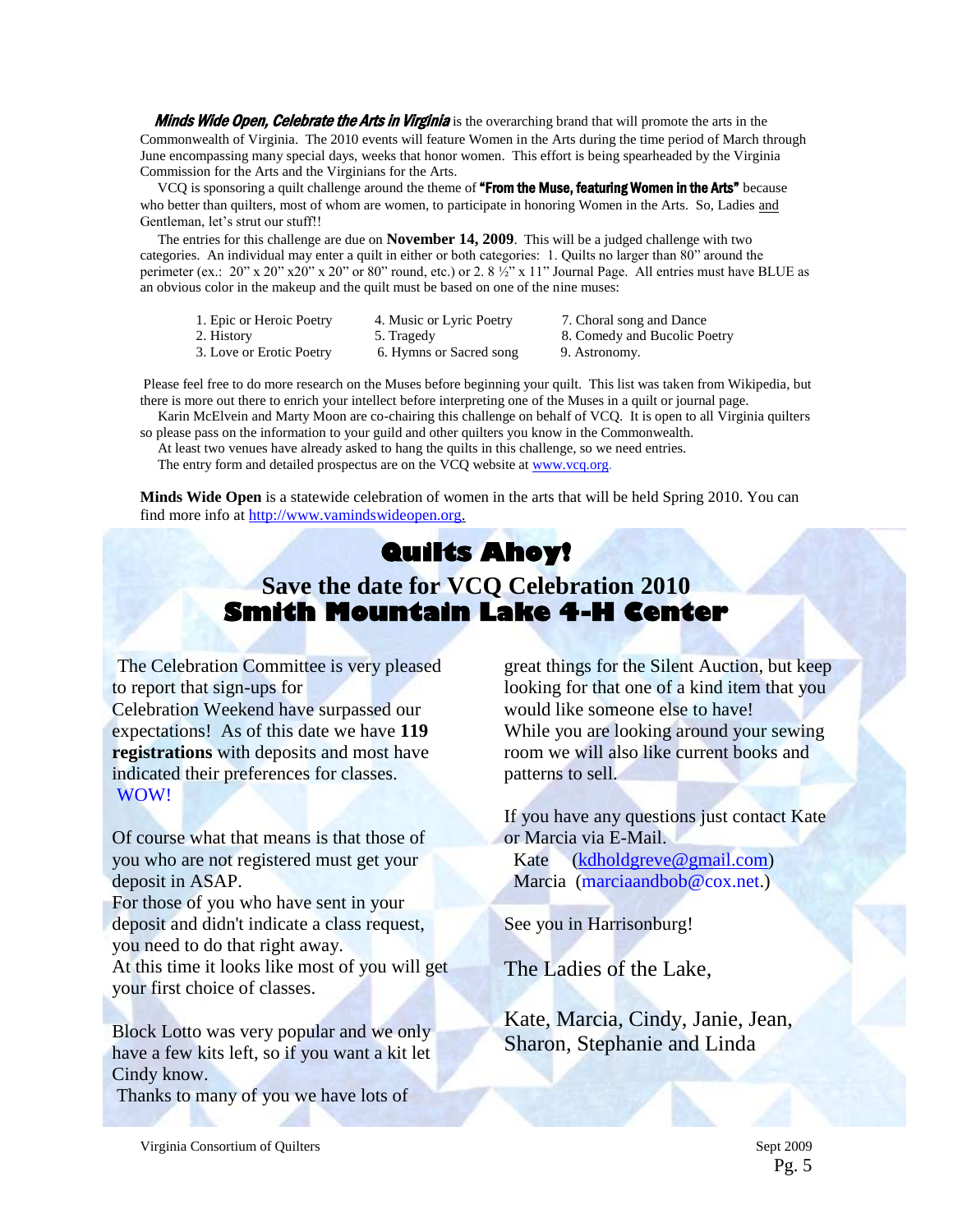# **NOVEMBER 14th MEETING & WORKSHOP, HARRISONBURG VA**

| Accommodations:                   | Comfort Inn - 1440 E. Market St. (Rt. 33), Harrisonburg, VA 22801 |         |         |       |                                               |
|-----------------------------------|-------------------------------------------------------------------|---------|---------|-------|-----------------------------------------------|
|                                   |                                                                   |         |         |       | (Actually on an access road off of Market St) |
| <b>Phone: 540-433-6066 Rates:</b> |                                                                   | Single  | Double  | child | Extra Adult                                   |
|                                   |                                                                   | \$75.00 | \$75.00 | 0.00  | \$10.00                                       |

When calling, mention VCQ to get these rates. **Our group # is 2059**. Reservation Cut Off date: **October 31, 2009** Rates will be honored for both Thursday and Saturday night, if desired. All rooms include deluxe complimentary continental breakfast served from 6-10 am. Hotel has free wireless and a 24 hr fitness center.

**To Hotel**: FROM 81, EXIT at # 247A, head east towards Elkton on 33E. Hotel will be on your left so travel east on Rt 33 (Market St) to the light at Linda Lane and Burgess Rd. Get in the left lane and take a left onto Linda Lane. Make an immediate left onto the access road that runs into the Motel's parking lot. If you are traveling west on Route 33( Market St), take a right at the light onto Linda Lane, then make that immediate left onto the access road that runs beside Market St.

#### **Meeting: First Presbyterian Church, 17 N. Court Square, Harrisonburg, VA 22801**.

Directions to Church: Directions are the same from 81 and the hotel. The Hotel is on the east side of the interstate. Head west on 33, (Market St.), go straight into town until the road ends at Court Square. Turn right, (it's the only thing you can do), then travel left around the square and the church will be on the right on the north side of the square.

#### **Directions to the Virginia Quilt Museum**:

**By Car: Using the directions to the church from the hotel**, you will just continue around the Court Square to E. Market Street, right on Market St (Rt 33), to Liberty Street. Make a left on Liberty Street (one way street running north to south), drive south on Liberty until you pass Bruce Street. Look for signs to the public parking area to the Left. You will be parking behind the museum. Main Street (Rt 11) is one way going north in front of the museum.

**Walking from the church: C**ross the courthouse square diagonally to the bank and turn right onto Main Street, which is Rt. 11 North. The museum is two and a half blocks on the right, south of Bruce St.

#### **Driving Directions to the Virginia Quilt Museum**

From I-81, take Exit 245 (Port Republic Road) west to Main Street (Rt. 11). Turn right onto Main Street and travel north .9 miles towards the downtown area. The museum will be on the left.

From Rt. 33, go west towards downtown Harrisonburg. Turn left on Mason Street. Make a right on Campbell Street, and then another right on Main Street (One way street, running south to north).

From either direction, you will turn left off of Main Street just after the Municipal Building to the free parking area located behind the museum between Main Street and Liberty Street. If you are driving from the Church, you can make a right into the free parking area off of Liberty Street which runs one way north to south. There are also marked museum spaces along the driveway.

**Shops on the way**…Cloth Peddler Quilt Shop, 5330 Main St., Stephens City 540-868-9020… Quilters Cabin at Shenandoah Sew and Vac, 498 N. Main St., Woodstock 540-459-1888… Ragtime Fabrics, 60 W. Market St, Harrisonburg 540-434-5663… Patchwork Plus, 17 Killdeer Lane, Dayton 540-879-2505… Rachel's Quilt Patch, 40 Middlebrook Ave, Staunton 540-886-7728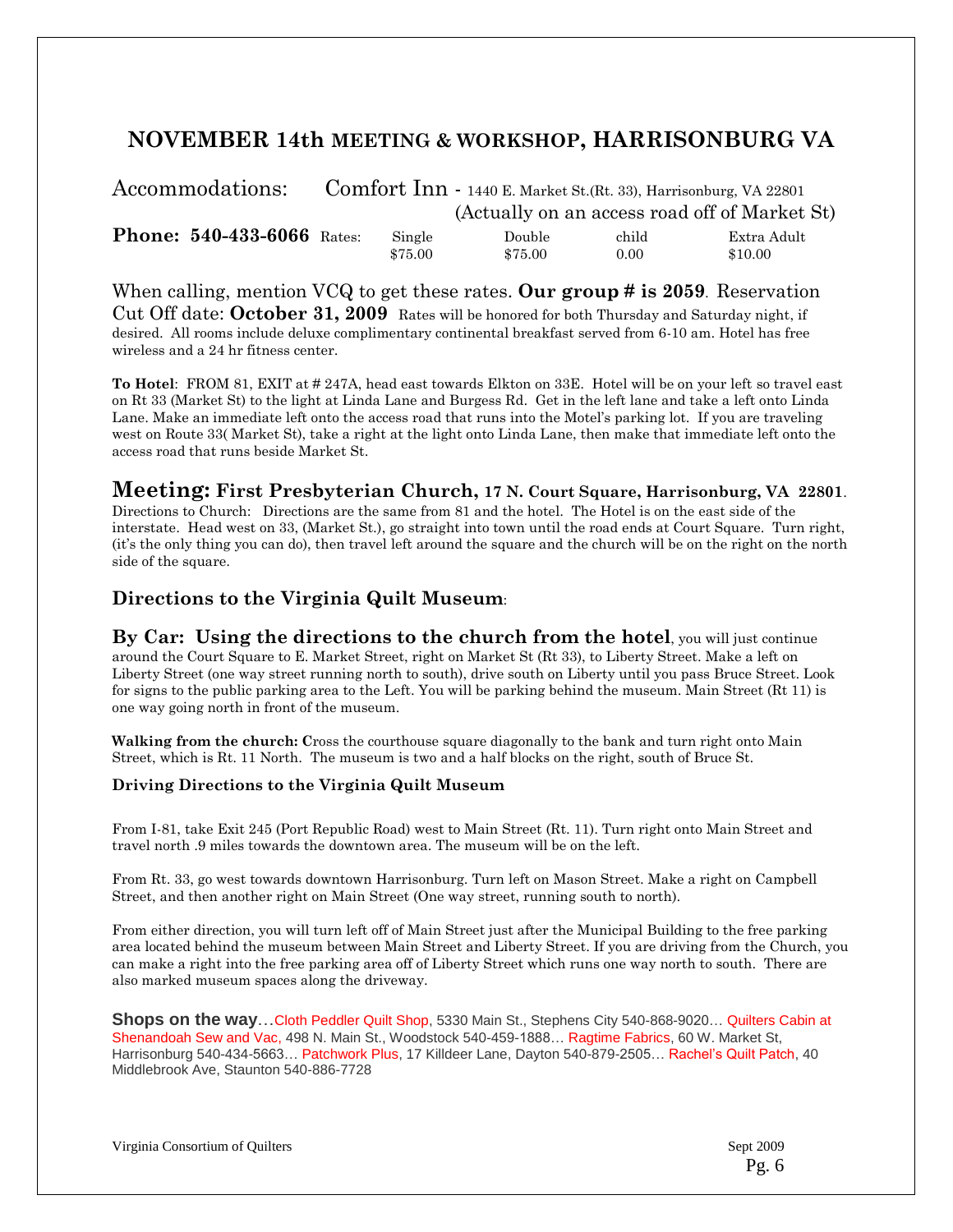# NOTES FROM *Isobel*

Your registration form and check to VCQ must be postmarked by *Monday, October 26, 2009* to receive the \$10 early registration discount. *Cancellations must be made by October 26, 2009 to get a refund.*

#### **NO REGISTRATIONS WILL BE ACCEPTED AFTER SATURDAY, NOVEMBER 7, 2009**.

Please fill out your registration form completely and don't forget to pick THREE classes. Get your registration form in as soon as you get your newsletter, especially if you want your FIRST choice. *Please enclose a return address label with your form.*

Wear your nametag to the meeting so we can put names and faces together.

#### **BRING YOUR POSTCARD TO THE MEETING – IT IS YOUR LUNCH TICKET/DOOR PRIZE TICKET.**

We will be scheduling meetings all over the state - if you know any good teachers or vendors, please contact me at [ikmeekins@verizon.net](mailto:ikmeekins@verizon.net) or 757.874.4750.

#### **Saturday, November 14, 2009 Meeting Schedule:**

|                              | 8:00-9:00 am Registration, coffee                                              |
|------------------------------|--------------------------------------------------------------------------------|
|                              | $9:00 - N$ oon Morning class period                                            |
| $12:00-1:00$ pm Lunch        |                                                                                |
|                              | $1:00-1:30$ pm Business meeting                                                |
|                              | 1:30-3:00 pm Afternoon Lecture: "Introducing the Virginia Quilt Museum, Again, |
|                              | For the First Time" by Paula Caldwell                                          |
| $3:00-3:30$ pm Show and Tell |                                                                                |

### **Workshops/Classes**

**Class A: "Template Free Appliqué" with Josephine Millett Skill level:** All **Hand class -** Learn to appliqué without templates while making a beautiful floral block.



**Required Pattern Fee:** \$5.00 (includes the pre-drawn foundation for the appliqué)

#### **Supply List:**

Small pieces of green fabric for leaves and stems; 4 bright pieces of fabric for tulips; 4 different fabric pieces for butterfly; Thread to match fabrics Appliqué needle Large needle & white hand-quilting thread to baste with Small scissors with sharp point

Virginia Consortium of Quilters Sept 2009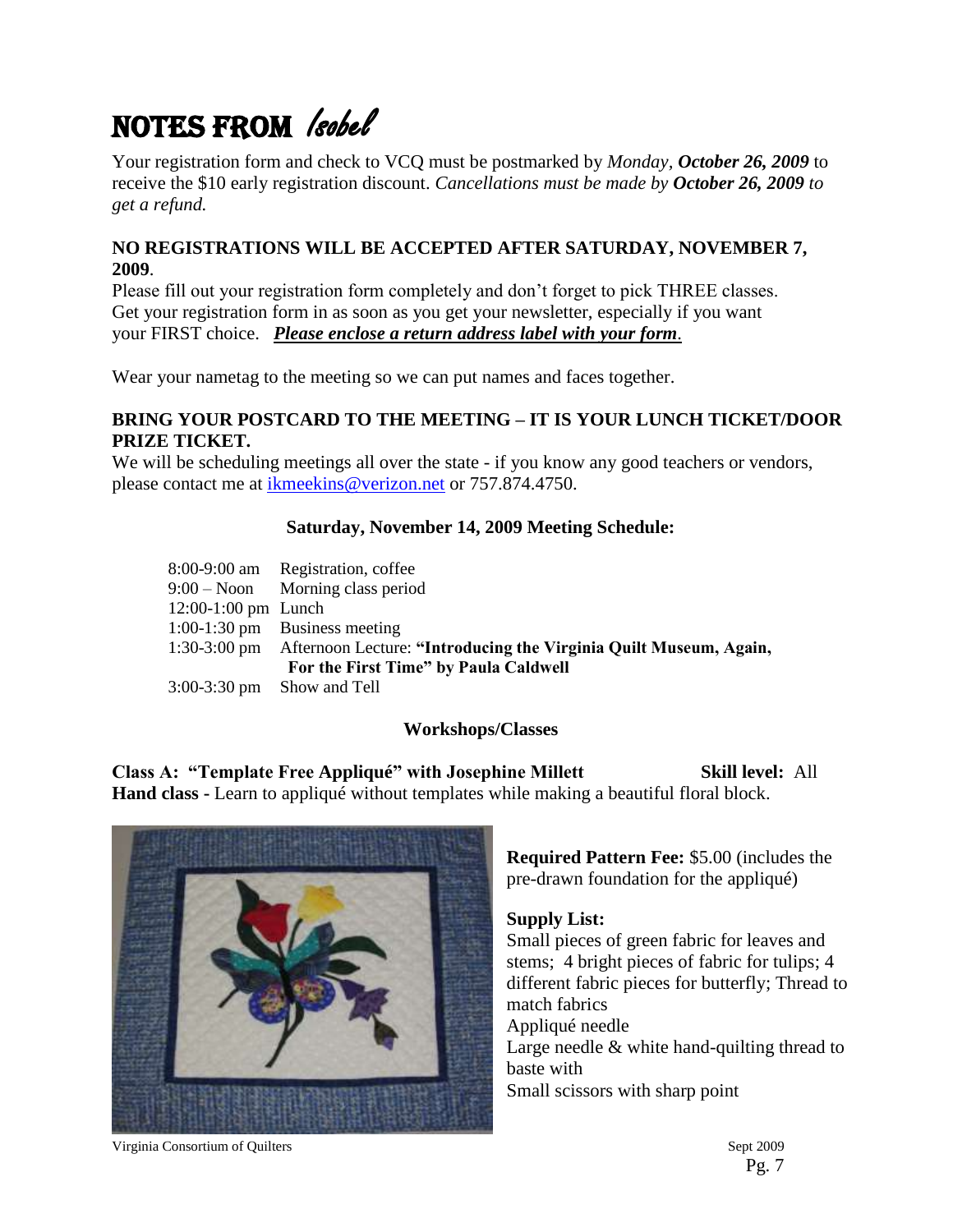**Josephine Millett:** I have been quilting since 1991; however, I've been sewing for 50+ years. I am now retired from Citibank. My appliqué has won various first place ribbons recently. I enjoy sharing this method of appliqué with other quilters. Contact Josephine at *jmillett@shentel.net* or (540)477-2922.

#### **Class B: "Quilting in Sections" with Daisy Schrock**

**Skill Level:** Confident beginner/ Intermediate

#### **Machine class:** 12"x 17" placemat set

Participants will learn four methods for quilting-as-you-go while they create a set of placemats. Dividing quilting projects into smaller sections that are quilted and then joined together allows you to complete large projects with less physical strain. All of these techniques can be used by hand quilters, but for speed we will use sewing machines in class. We will quilt the placemats during class; you will have to bind them at home.

#### **Supply list:**

Sewing machine with zigzag stitch 80/12 or 90/14 sewing machine needle Walking foot (or built in even-feed system) Darning foot (optional) Safety pins / Straight Pins Binding clips (optional) Rotary cutter, mat, and ruler Scissors (for cutting batting) Hand sewing needle Reading glasses, if needed Thread to coordinate with fabrics Extension cord and power strip You can use scraps for this project or, if

buying yardage, you will need:

 $1/3$  yd Fabric A (cut 5  $\frac{1}{2}$ " strips and crosscut) 1 yd Fabric B 1 ¼ yd backing

36" x 45" batting

½ yd fabric for binding (we will not use this in class, and you may be able to piece leftovers from you're A and B fabrics)

#### **Cutting Before Class**:

From Fabric A, cut **four** 5 ½ x 12 ½ rectangles Cut **one** 1" x 12 ½ strip From Fabric B, cut **four** 12 ½ squares

#### **From backing fabric, From batting,**

Cut: Cut: **One**  $1 \frac{1}{2}$  x  $12 \frac{1}{2}$  strip **One**  $13 \times 18$  rectangle **Three**  $7\frac{1}{2} \times 14\frac{1}{2}$  rectangles **Three** 13 <sup>1</sup>/<sub>2</sub> squares **Three** 14 ½ squares

**One** 14 x 19 rectangle **Three** 6  $\frac{1}{2}$  x 13  $\frac{1}{2}$  rectangles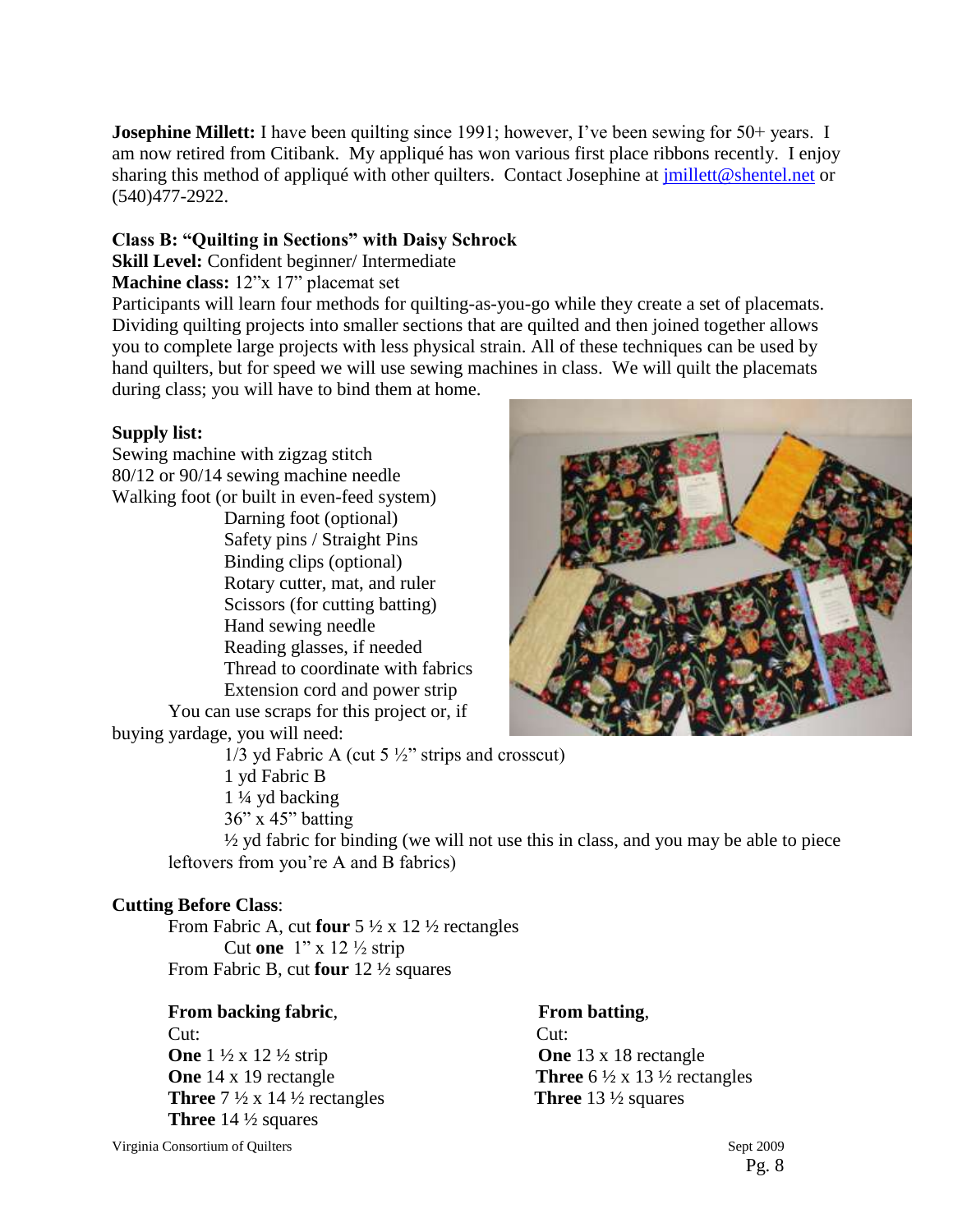**Daisy Schrock** began quilting in the early 1990s. Over the years, she has developed her machine quilting skills so she can make more and more quilts faster and faster. She now teaches machine quilting and contemporary quilting classes. She was an active participant in the Shenandoah Valley Quilters Guild for many years and has worked as a materials engineer and a middle-school math and science teacher. She is married and lives with three cats who guard her extensive fabric collection. Contact Daisy at [schrock32@gmail.com](mailto:schrock32@gmail.com) or (540)946-8351.

#### **Class C: "Drafting Quilt Blocks" with Dianne Louvet**

**Skill Level:** Advanced beginner**/**Intermediate

### **Hand class**

Any size block can be drafted. Learn how to recognize the basic grid in a pieced block and then draft it. Drafting an odd grid (such as the 7 patch Bear Paw) into any size block is included in the lesson. Depending on the skill level of the students, more advanced blocks are included, beginning with Mariner's Compass. One advantage to drafting is that it enables the quilter to determine the sections to a block and therefore the piecing sequence. **Kit Fee:** \$5.00 (for graph paper)

|                   | <b>Supply list:</b> 18" metal ruler (metal ruler with cork backing excellent for drafting) |
|-------------------|--------------------------------------------------------------------------------------------|
| mechanical pencil | compass                                                                                    |
| eraser            | colored pencils                                                                            |

**Dianne Louvet:** I have been fortunate to have had a number of excellent teachers when beginning my quilting journey over 20 years ago. I have taught for Adult Education programs in New York and Pennsylvania as well as at quilt shops in New York, Pennsylvania, and North Carolina. I currently work part time and teach at Rachel's Quilt Patch in Staunton, VA. All this time, I have tried to pass on a love of quilting given to me so many years ago, while working with all levels of students. Contact Dianne at [louvetd@verizon.net](mailto:louvetd@verizon.net) or (540)997-1075.

### **Class D: "Fabric Bowls" with Kathleen Christy**

### **Skill Level:** Beginner

### **Machine class**

Fabric Bowls were first introduced by Linda Johansen in Fast, Fun and Easy Fabric Bowls. These fabric bowls are easy to make, reversible and washable. Using a heavyweight fusible interfacing the bowls can be adapted to almost any shape and color by varying fabric and thread.

**Supply List:** A kit to make a large or medium bowl plus a small bowl will be available to

purchase for \$10.00. Kit includes 2 fat quarters, thread and interfacing for large or medium bowl and a small bowl.

(OR you can bring 2 fat quarters of complimentary or contrasting fabric and thread to coordinate with both fabrics and a piece of Timtex or Fast2Fuse heavyweight fusible interfacing)

I will also sell fat quarters (\$1.50), some thread (\$2.50) and heavyweight fast2fuse interfacing (from \$1.00 to \$3.00 depending on bowl size)



Pg. 9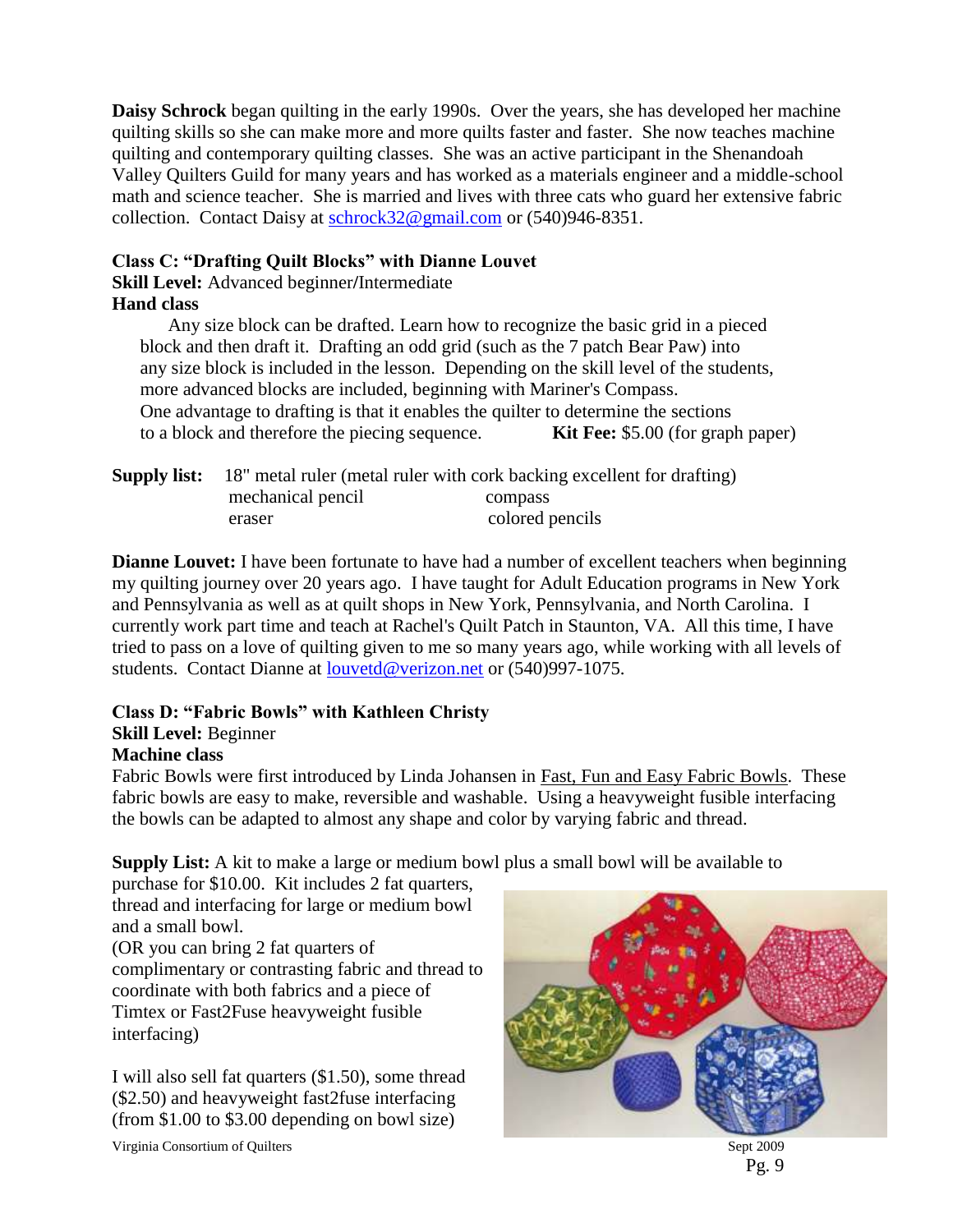AND Sewing machine Rotary mat (18 x 24 is fine) Rotary cutter Rotary ruler (6 x 12) Steam iron and ironing pad (students can share) Extension cord

**Kathleen Christy:** I started quilting in 1984. I had no family history of quilting so I learned from books in the beginning. I was lucky to be living in Houston so I have been able to take classes at the Houston International Quilt Festival every year since 1986. In 1999, I started teaching quilting to my coworkers in Houston. I now live in Shenandoah, VA near my home town of Elkton. I have a studio in my home where I teach quilting and sell fabric.

I started making fabric bowls in 2004 after I moved back to Virginia. I sell the bowls at the Massanutten Resort at their Wine Tasting and Craft Fair each Monday. I estimate that I have made close to 1000 bowls by now. Contact Kathleen at [kckwilter@hotmail.com](mailto:kckwilter@hotmail.com) or (540)652- 8671.

### **Class E: "Strip It Tote Bag" with Karen Vecchioli**

**Skill Level:** Confident Beginner/Intermediate

**Machine class**

Make a wonderful 14"x 13  $\frac{1}{2}$ "x 4  $\frac{1}{2}$ " tote bag using 2  $\frac{1}{2}$ " fabric strips for the body of the bag. **Required Pattern Fee:** \$5.00

**Supply List:** Sewing machine with walking foot Power strip Iron/ironing board Rotary cutter, 6"x 24" ruler, and cutting mat  $9 - 2 \frac{1}{2}$ "x width of fabric strips (assorted scrappy or strips from a "Jelly Roll") ¾ yd Lining/Bag bottom fabric ½ yd handle fabric 3"x width of fabric strip for binding ¾ yd batting

Thread to match handle and binding fabrics, thread for machine-piecing

**Karen Vecchioli:** I am a retired registered nurse.

I have been sewing all my life and began quilting 13 years ago. Quilts, bags, table runners, and gift items are my favorite items to sew. Almost 2 years ago, I was asked to teach a quilting class and found that it is very rewarding to teach what I love to do! Contact Kathleen at [JKV828@gmail.com](mailto:JKV828@gmail.com) or (540)886-0130.

# **Class F: Come Quilt with Me**

Bring your latest project and sit, stitch, and socialize with fellow quilters.

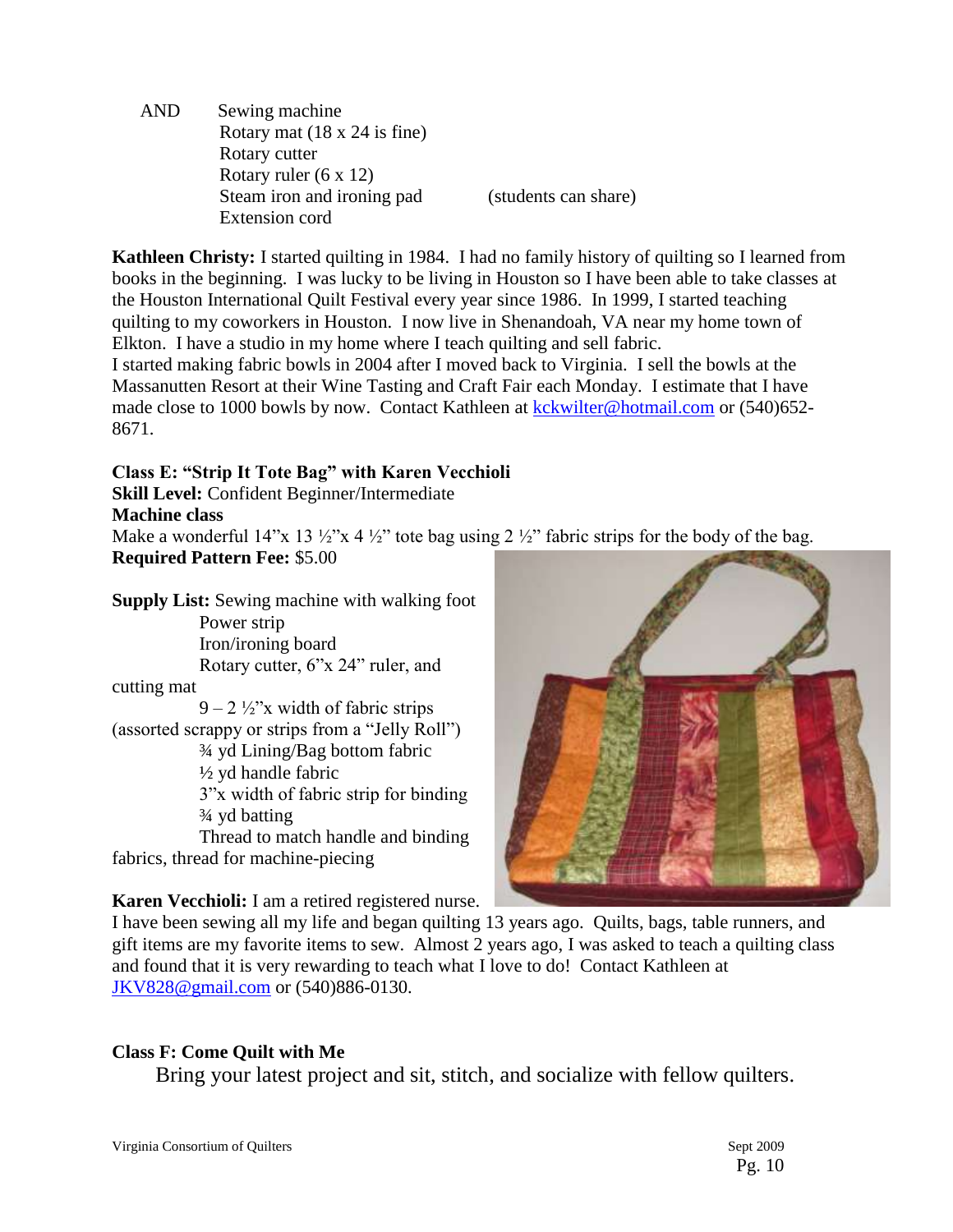### **VCQ CLASS REGISTRATION FORM**

| <b>Registration form deadline</b> : To receive the \$10 early registration discount, must be<br>postmarked by Monday, October 26, 2009. (No registrations will be accepted after<br>Saturday, November 7, 2009.) Please fill out completely and please PRINT. |                                                                                                                       |  |  |  |
|---------------------------------------------------------------------------------------------------------------------------------------------------------------------------------------------------------------------------------------------------------------|-----------------------------------------------------------------------------------------------------------------------|--|--|--|
| Name______________________________                                                                                                                                                                                                                            |                                                                                                                       |  |  |  |
| Address_____________                                                                                                                                                                                                                                          | Member_____________________________NonMember______________________                                                    |  |  |  |
| <b>Phone Contract Phone</b>                                                                                                                                                                                                                                   | Email <b>Exercise Service Service Service</b> Service Service Service Service Service Service Service Service Service |  |  |  |
|                                                                                                                                                                                                                                                               |                                                                                                                       |  |  |  |

Choice of Workshop (includes lunch). Circle letters and indicate choice on line.

#### **Class A: Template Free Appliqué with Josephine Millett** Class B: Quilting in Sections with Daisy Schrock

**Class C: Drafting Quilt Blocks with Dianne Louvet**

Class D: Fabric Bowls with Kathleen Christy

**Class E: Strip It Tote Bag with Karen Vecchioli**

Class F: Come Quilt with Me

1st choice\_\_\_\_\_\_\_\_\_\_\_\_ 2nd choice\_\_\_\_\_\_\_\_\_\_\_\_3rd choice\_\_\_\_\_\_\_\_\_\_\_\_

Cost:

|                                |      | Full cost   If postmarked by<br>October 26, 2009 |
|--------------------------------|------|--------------------------------------------------|
| Non-member, Workshop           | \$50 | \$40                                             |
| Non-member, Come Quilt with Me | \$40 | \$30                                             |
| Member, Workshop               | \$35 | \$25                                             |
| Member, Come Quilt with Me     | \$30 | \$20                                             |

Amount enclosed: \$ Kit/pattern fee, if any, paid to teacher at time of class.

Are you willing to be a class helper? Yes No

Are you bringing a sewing machine to Come Quilt with Me? Yes No

Special lunch requirements: vegetarian gluten-free

Send class registration form and your check **payable to VCQ** to **Isobel Meekins 129 Nottingham Trail Newport News, VA 23602** Questions? Contact Isobel Meekins at [ikmeekins@verizon.net](mailto:ikmeekins@verizon.net) or 757-874-4750. Any cancellations must be made by *Monday, October 26, 2009 to receive a refund.*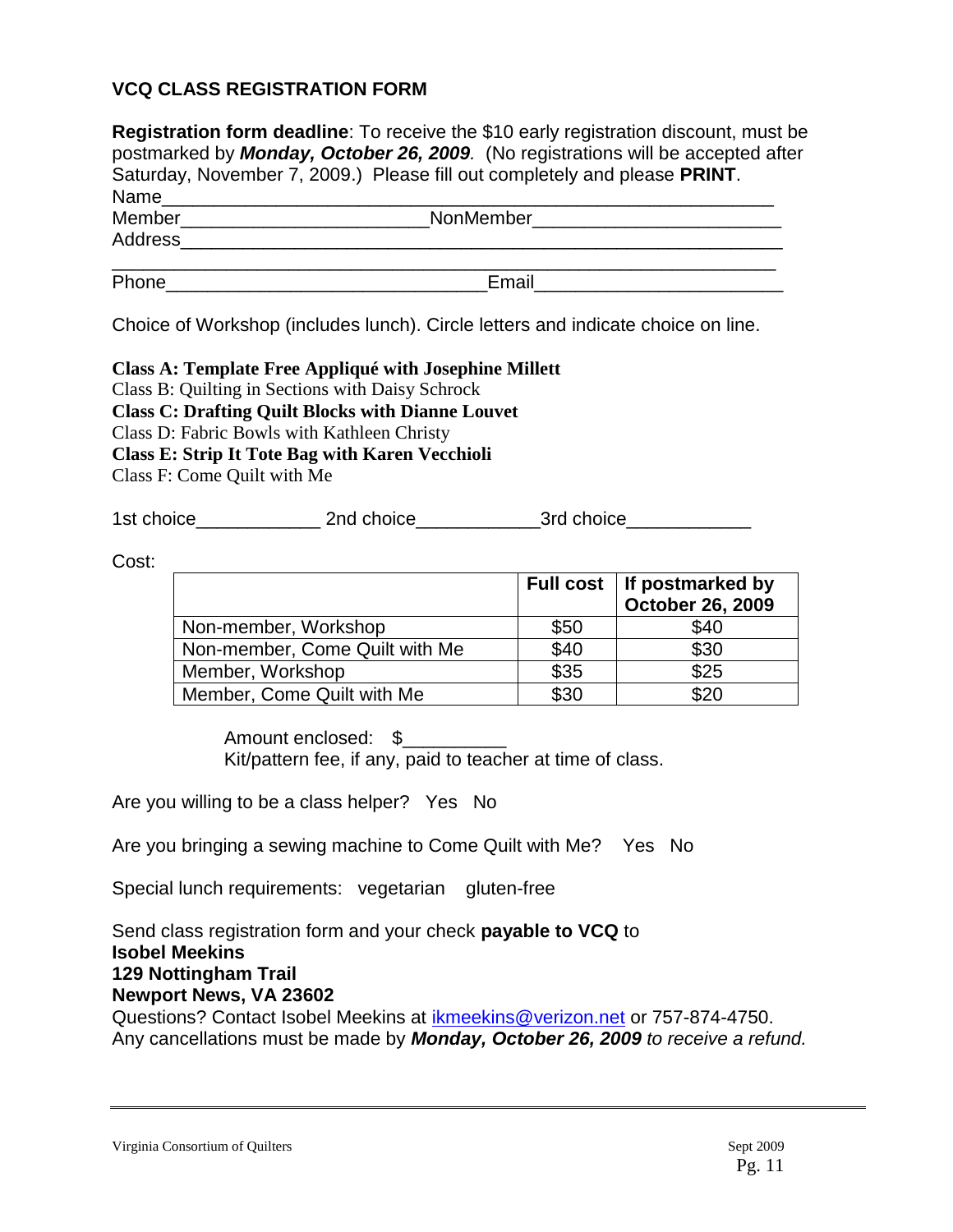# **2010 VCQ Membership Dues – New and Renewal**

*Your VCQ membership is due for renewal as of December 31, 2009*!

**This means if I have not received your dues by this time, you will no longer receive the newsletter and you will not be included in the 2010 Membership Roster, Shop and Guild Guide which will be distributed at the March, 2010 meeting.**

The labels for the next newsletter will be color coded to remind you that your membership is up for renewal by 12/31/2009. Remember that Celebration is coming up and you want to make sure that you can register as a member at the member discount.



Dues are currently \$20.00 per year. You can pay in advance up to five years if you desire. *Remember*, if you pay in advance and dues are increased, you will not have to pay any additional fees.

**Important Information About Your Membership Renewal:** In the past, some dues payments were received without a membership form. This makes it very difficult to update your records, particularly when volunteers change. *Please, please*  send in your dues with your membership form!!

*Also, for renewing your membership, please include a stamped, self-addressed envelope with your dues payment so* 

*that your membership card can be returned to you.* For those memberships received without SASEs, your cards will be held for your pick-up at the next meeting. Please allow 3-4 weeks for processing your application.

Please join the Board in sending Notes of thoughts and well wishes to Betty-Lee Stickler who lost her home and belongings in a house fire on September  $15<sup>th</sup>$ , 2009. Her current address is:

Betty-Lee Stickler P O Box 792 Irvington VA 22480-0792

Use the VCQ Membership Application form on the next page to join or renew your membership Also you can download a form from VCQ's website at [http://www.vcq.org.](http://www.vcq.org/)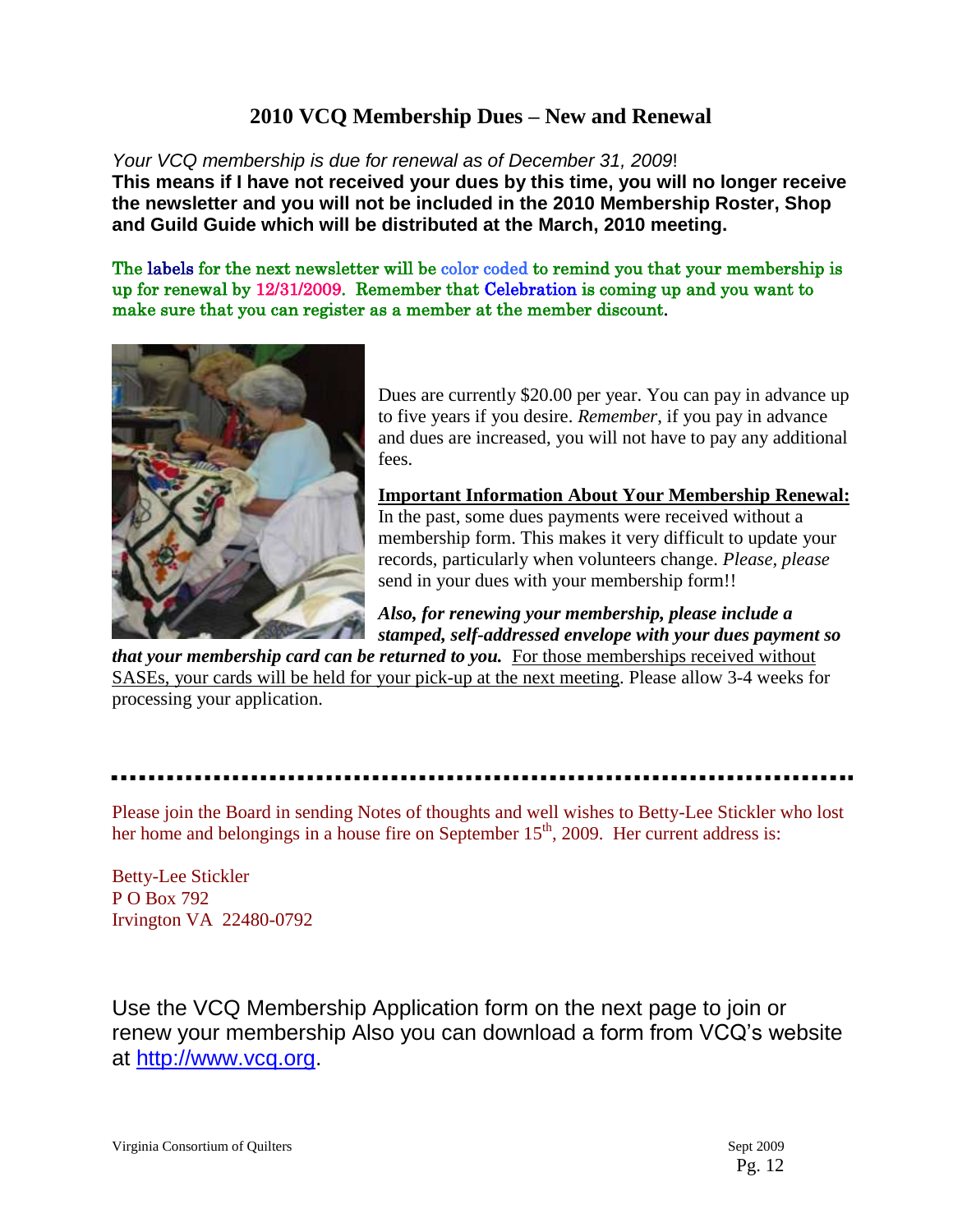# **2010 Membership Dues – New and Renewal**

Dues are currently \$20.00 per year. You can pay in advance up to five years if you desire. *Remember*, if you pay in advance and dues are increased, you will not have to pay any additional fees.

**Important Information About Your Membership:** In the past, some dues payments were received without a membership form. This makes it very difficult to update your records, particularly when volunteers change. *Please, please* send in your dues with your membership form!! *Also, for renewing your membership, please include a stamped, self-addressed envelope with your dues payment so that your membership card can be returned to you.* Please allow 3- 4 weeks for processing your application.

|                                                   |                                                            | <b>Virginia Consortium of Quilters</b><br><b>Application for Membership</b>                                                                                                                        |                                             |                    |
|---------------------------------------------------|------------------------------------------------------------|----------------------------------------------------------------------------------------------------------------------------------------------------------------------------------------------------|---------------------------------------------|--------------------|
|                                                   |                                                            |                                                                                                                                                                                                    |                                             |                    |
|                                                   |                                                            | Address:                                                                                                                                                                                           |                                             |                    |
|                                                   |                                                            |                                                                                                                                                                                                    |                                             |                    |
|                                                   |                                                            |                                                                                                                                                                                                    |                                             |                    |
| period, yours will not.                           |                                                            | Your membership can be paid for multiple years (up to 5 years) with this form. This date will be<br>on your membership card and the mailing label of each newsletter. If dues increase during this |                                             |                    |
|                                                   |                                                            | () New Member () Renewal Amt: \$_____________(make check payable to "VCQ")                                                                                                                         |                                             |                    |
|                                                   |                                                            | (\$20.00 per year up to five years.)<br>Renewal Members Only: Please enclose with your payment and application a self-                                                                             |                                             |                    |
|                                                   |                                                            | addressed stamped envelope (SASE) for your membership card.                                                                                                                                        |                                             |                    |
|                                                   |                                                            | $( )$ I am a member of a local quilt guild/group: $($ -list all guilds)                                                                                                                            |                                             |                    |
| $( )$ I teach and/or lecture about quilting.      |                                                            |                                                                                                                                                                                                    |                                             |                    |
|                                                   |                                                            | () I may be willing to drive others from my area to VCQ meetings.                                                                                                                                  |                                             |                    |
|                                                   |                                                            | If a new member, how did you hear about $VCQ$ ? $\Box$ Friend                                                                                                                                      |                                             | $\Box$ Quilt Guild |
| $\Box$ Quilt Shop $\Box$ VCQ Website $\Box$ Other |                                                            |                                                                                                                                                                                                    |                                             |                    |
| <b>Mail to:</b>                                   | <b>310 Isle Avenue</b><br><b>Waynesboro, VA 22980-3722</b> | Dianne Reasons, Membership Chairperson                                                                                                                                                             |                                             |                    |
| For Membership Only:                              | Ck. No.<br>MCard Date:<br>MList:                           |                                                                                                                                                                                                    | Amt:<br>Exp. Year:<br>Name Tag:<br>NPacket: | Area:              |

Rev. 1/03/2010